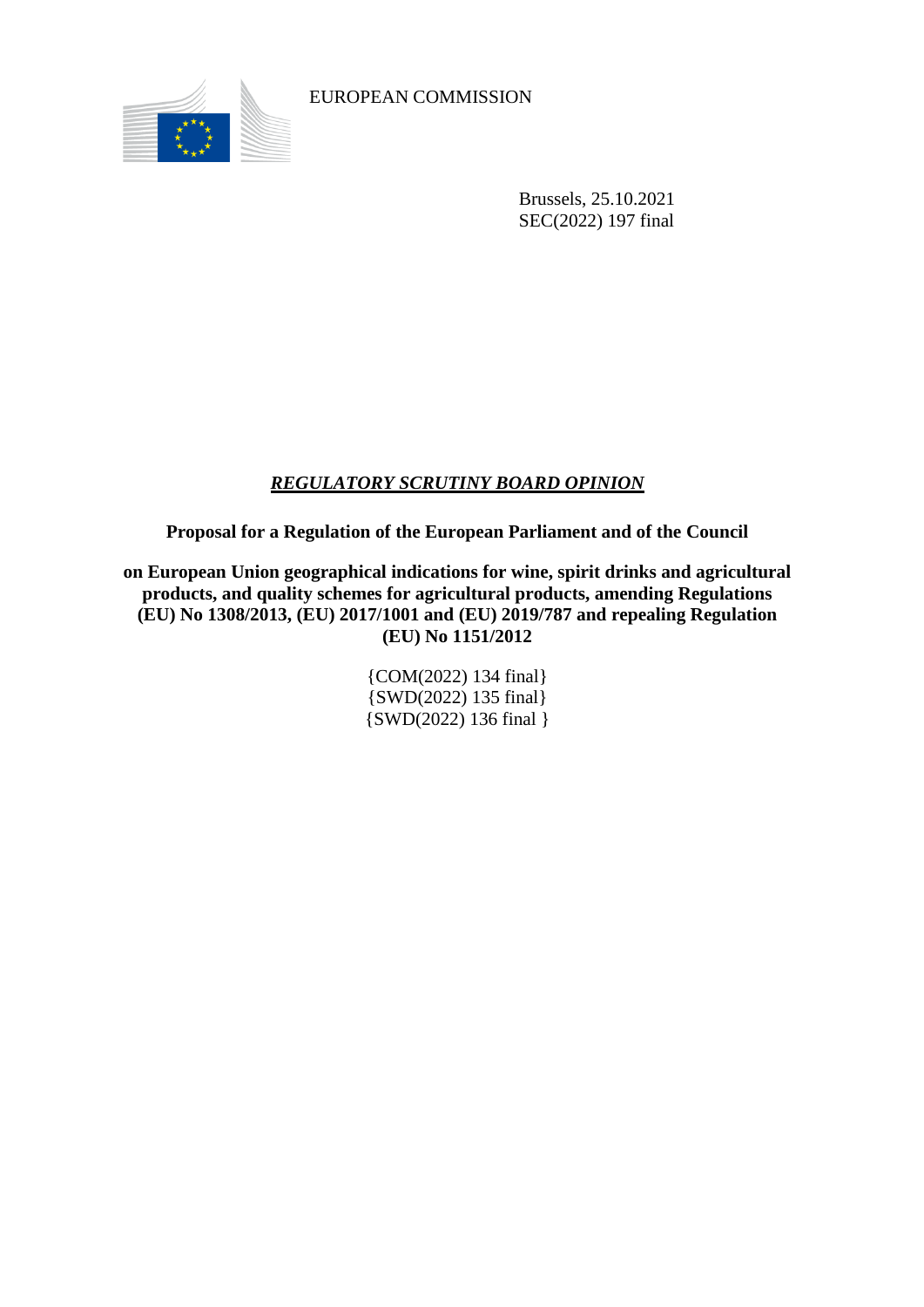

EUROPEAN COMMISSION Regulatory Scrutiny Board

> Brussels, RSB

# Opinion

### Title: Impact assessment / Revision of the EU geographical indications (GI) systems in agricultural products and foodstuffs, wines and spirit drinks

# Overall 2nd opinion: POSITIVE WITH RESERVATIONS

## (A) Policy context

EU legislation protects the names of specific agri-food products through two main schemes: geographical indications and traditional specialities guaranteed. The objective is to promote such products' unique characteristics linked to their geographical origin or to their traditional production methods.

Geographical indications (GI) are protected under intellectual property rights. They include Protected Designations of Origin for food and wine (PDO), Protected Geographical Indications for food and wine (PGIs) and Geographical Indications for spirit drinks and aromatised wine (GI). Traditional specialties guaranteed (TSG) highlight the traditional aspects, such as the way in which the product is made or its composition, without being linked to a specific geographical area or protecting intellectual property rights.

This revision aims to streamline GI and TSG procedures for producer groups and authorities. It aims to protect GIs and TSGs against misuse. It also plans to include sustainability aspects in the product specifications according to the farm to fork strategy and to increase consumer awareness and understanding of the labels.

#### (B) Summary of findings

The Board notes the additional information that has been provided regarding sustainability, healthy diets, the use of logos and organised producer groups.

However, the report still contains significant shortcomings. The Board gives a positive opinion with reservations because it expects the DG to rectify the following aspects:

- (1) The selection of the preferred set of policy actions is not coherent with the rest of the report. The report does not provide a clear identification and consistent assessment and comparison of alternative policy action packages.
- (2) The report does not sufficiently justify the preferred policy action regarding the involvement of an agency.

This opinion concerns a draft impact assessment which may differ from the final version.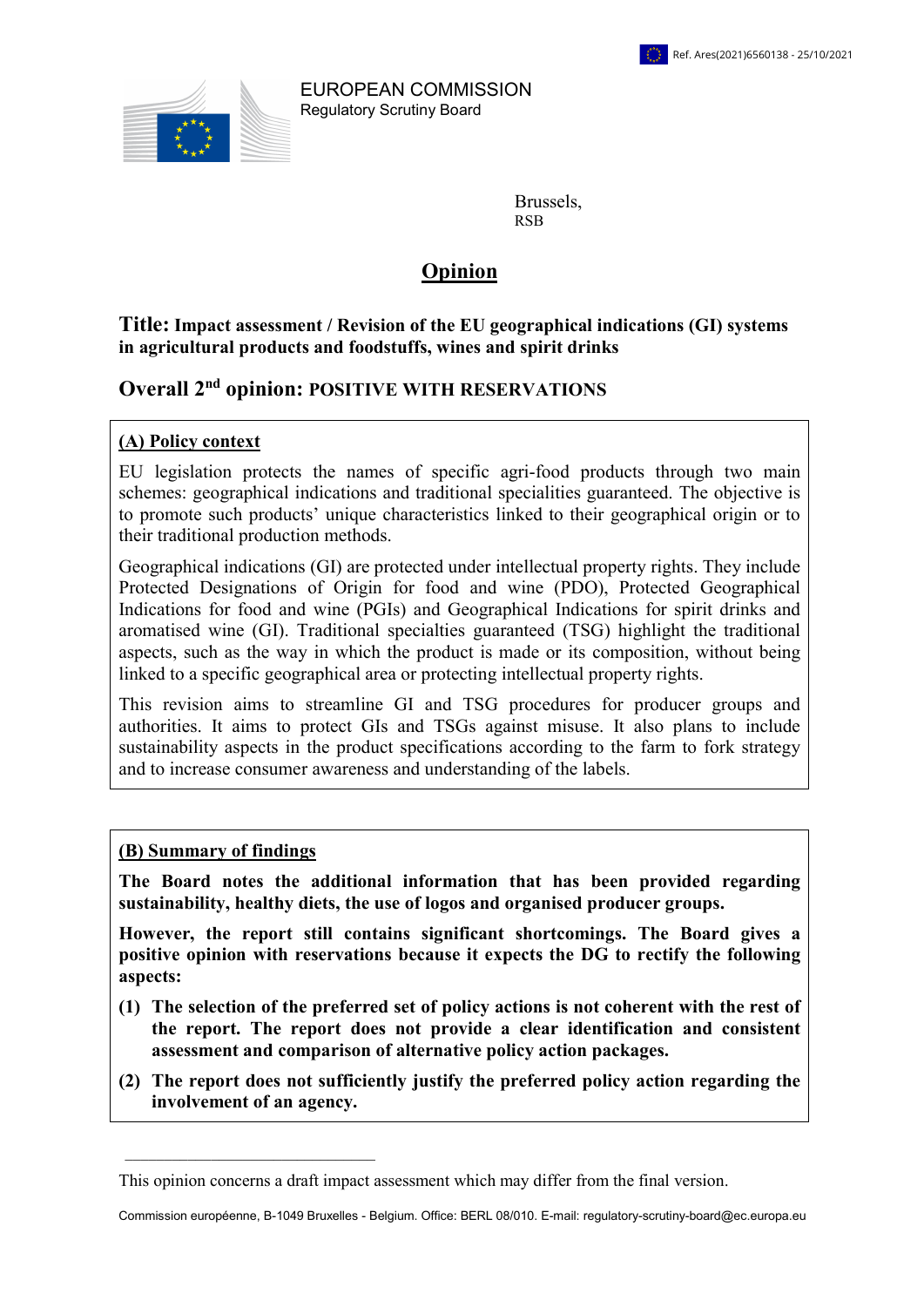### (3) The views of different categories of stakeholders are not sufficiently reflected in the main report.

## (C) What to improve

(1) The report should identify and justify alternative packages of policy actions upfront. It should integrate the measures included in the current preferred policy package, which is a combination of measures from different options that was identified only after the analysis, in a self-standing option. This option could either be an additional alternative policy package or one of the existing policy packages could be redesigned in a way that it includes all the measures of the preferred policy package. Either way, the report should then assess and compare the impacts of the revised policy packages in a coherent and consistent manner. The selection of the preferred policy package should be informed by results of this comparative analysis.

(2) The report should explain its scores on the performance of the options. In particular, it should clarify the scores on efficiency and proportionality. The baseline score on implementation and compliance risks should be zero and the report should adjust the scores for the other options accordingly. The comparison of options should take into account the revised performance scores.

(3) While the report now presents a comparative summary analysis of the policy measures involving an agency in the main text, it should better justify the choice of the preferred agency sub-option given that that it is not the best performing one.

(4) The differentiation of stakeholder views presented in the annex should be better reflected throughout the main report.

The Board notes the estimated costs and benefits of the preferred option(s) in this initiative, as summarised in the attached quantification tables.

## (D) Conclusion

The DG must revise the report in accordance with the Board's findings before launching the interservice consultation.

If there are any changes in the choice or design of the preferred option in the final version of the report, the DG may need to further adjust the attached quantification tables to reflect this.

| Full title          | Revision of the EU geographical indications (GI) systems in<br>agricultural products and foodstuffs, wines and spirit drinks |
|---------------------|------------------------------------------------------------------------------------------------------------------------------|
| Reference number    | PLAN/2020/8659                                                                                                               |
| Submitted to RSB on | 4 October 2021                                                                                                               |
| Date of RSB meeting | Written procedure                                                                                                            |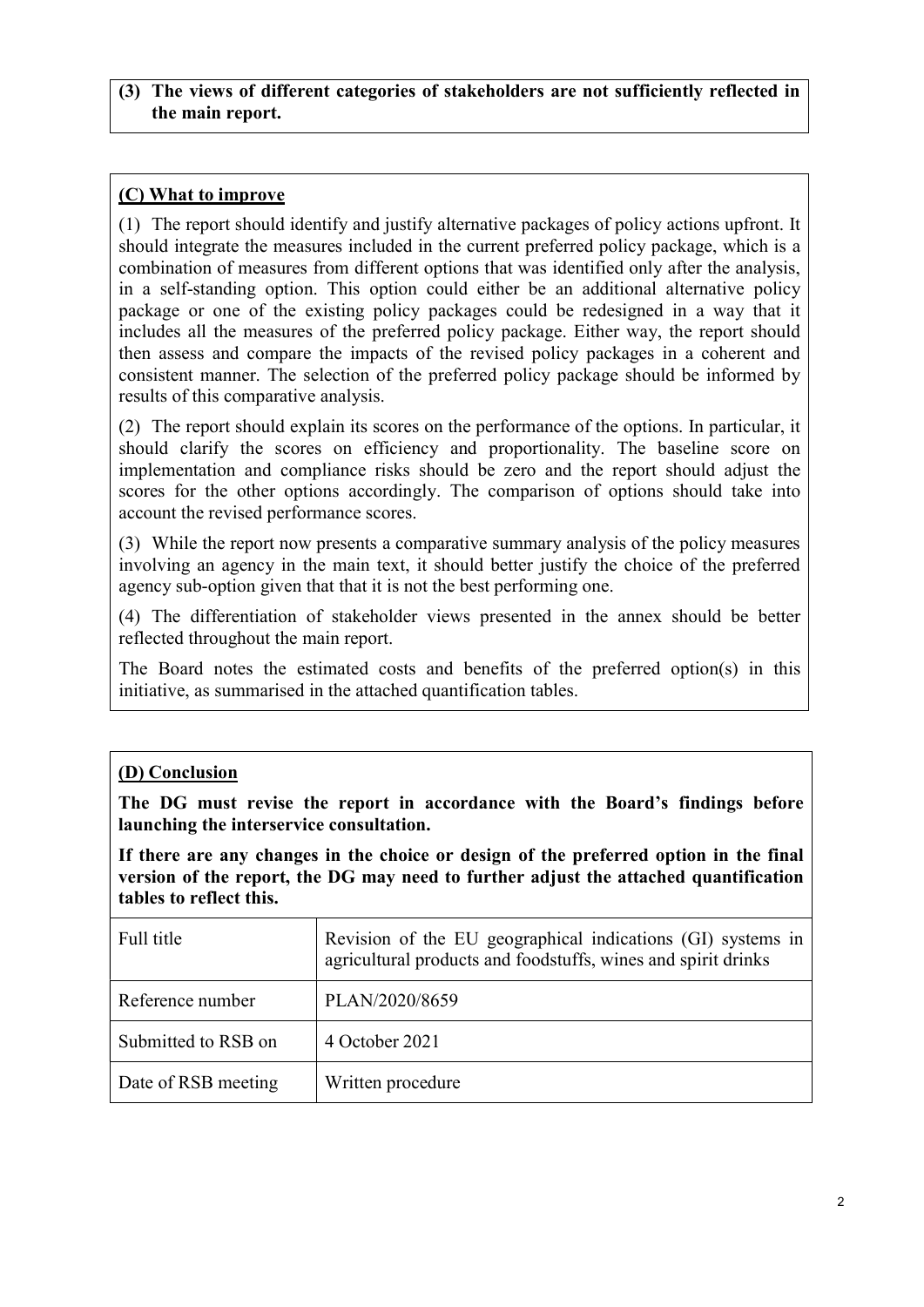### ANNEX: Quantification tables extracted from the draft impact assessment report

The following tables contain information on the costs and benefits of the initiative on which the Board has given its opinion, as presented above.

If the draft report has been revised in line with the Board's recommendations, the content of these tables may be different from those in the final version of the impact assessment report, as published by the Commission.

#### SUMMARY OF COSTS AND BENEFITS

 $\frac{1}{2}$  ,  $\frac{1}{2}$  ,  $\frac{1}{2}$  ,  $\frac{1}{2}$  ,  $\frac{1}{2}$  ,  $\frac{1}{2}$  ,  $\frac{1}{2}$  ,  $\frac{1}{2}$  ,  $\frac{1}{2}$  ,  $\frac{1}{2}$  ,  $\frac{1}{2}$  ,  $\frac{1}{2}$  ,  $\frac{1}{2}$  ,  $\frac{1}{2}$  ,  $\frac{1}{2}$  ,  $\frac{1}{2}$  ,  $\frac{1}{2}$  ,  $\frac{1}{2}$  ,  $\frac{1$ 

| I. Overview of Benefits (total for all provisions) –<br><b>Preferred Option</b>                          |                                      |                                                                                                                                                                                                                                                                                                                                        |
|----------------------------------------------------------------------------------------------------------|--------------------------------------|----------------------------------------------------------------------------------------------------------------------------------------------------------------------------------------------------------------------------------------------------------------------------------------------------------------------------------------|
| <b>Description</b>                                                                                       | <i><b>Amount</b></i>                 | <b>Comments</b>                                                                                                                                                                                                                                                                                                                        |
| <b>Direct benefits</b>                                                                                   |                                      |                                                                                                                                                                                                                                                                                                                                        |
| Uniform enforcement standards in the internal market                                                     | ∣n.a.                                | Increased protection of IPR and level playing field for<br>competition                                                                                                                                                                                                                                                                 |
| Increased efficiency of procedures due to the involvement<br>of an agency (MS level scrutiny maintained) | Procedures shortened up to 3-4 years | Additional benefits due to full digitalisation of the process.                                                                                                                                                                                                                                                                         |
| Shorter registration time                                                                                | Reduction of up to 3-4 years         |                                                                                                                                                                                                                                                                                                                                        |
| Collective organisation of recognised producer groups and<br>strengthened position                       | n.a.                                 | during GI<br>own-initiative investigations<br>Voluntary<br>lifetime: increased enforcement<br>Inclusion of sustainability statement in GIview<br>GI producer group to act in managing and marketing their<br>GI assets<br>Take up roles laid down in the legislation as regards<br>monitoring, information, promotion and legal action |
| Visibility of the EU message - logo - on each GI/TSG<br>product                                          | n.a.                                 | Enhanced consumer information to allow for informed<br>consumer choices                                                                                                                                                                                                                                                                |
| Easier implementation of EU law due to legal clarifications                                              | n.a.                                 |                                                                                                                                                                                                                                                                                                                                        |

This opinion concerns a draft impact assessment which may differ from the final version.

Commission européenne, B-1049 Bruxelles - Belgium. Office: BERL 08/010. E-mail: regulatory-scrutiny-board@ec.europa.eu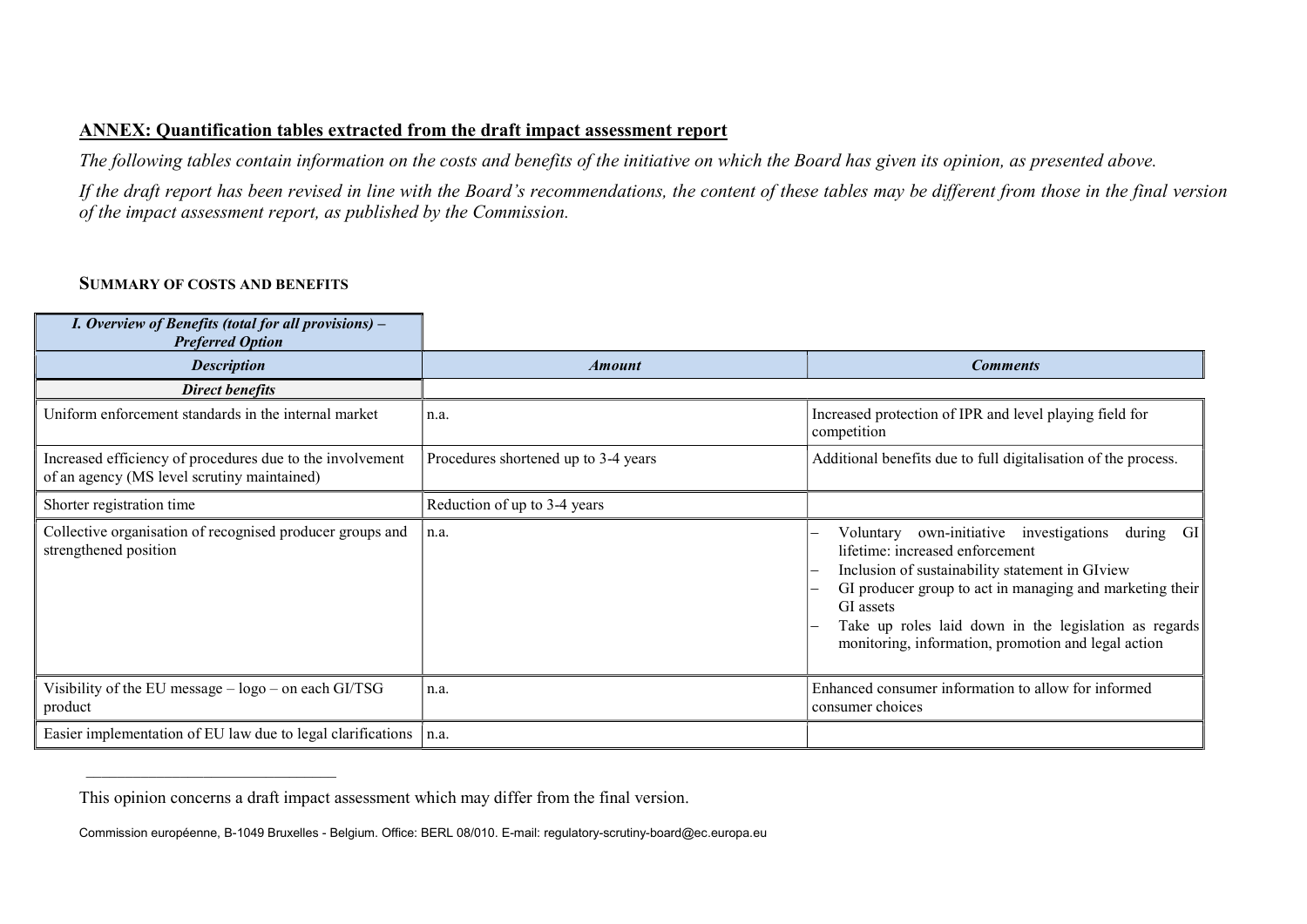| Contribution to balanced territorial development and to the<br>social fabric of rural areas | n.a.                      |                                                                                                                                              |
|---------------------------------------------------------------------------------------------|---------------------------|----------------------------------------------------------------------------------------------------------------------------------------------|
| More GIs produced in a sustainable manner                                                   | 150 GIs per year          | Estimated increase in GIs with higher sustainability ambition:<br>50 registrations and 100 amendments to product<br>specifications per year. |
| Healthier products' alternatives available                                                  | 50 GIs per year           | Contribution to decreased malnutrition and obesity                                                                                           |
| Increased protection of biodiversity, landscapes; natural<br>resources, animal welfare      | n.a.                      | Due to More GIs produced in a sustainable manner                                                                                             |
| Facilitated protection of traditional food names                                            | 10 registrations per year |                                                                                                                                              |
| <b>Indirect benefits</b>                                                                    |                           |                                                                                                                                              |
| Economic and social cohesion                                                                |                           | Due to the incentives to join the GI system                                                                                                  |
| Incentives from voluntary sustainability criteria                                           |                           |                                                                                                                                              |

|                                                                                                       |              | <b>Businesses</b> |                                                                                                                                                                                                     | Administrations |           |
|-------------------------------------------------------------------------------------------------------|--------------|-------------------|-----------------------------------------------------------------------------------------------------------------------------------------------------------------------------------------------------|-----------------|-----------|
|                                                                                                       |              | One-off           | Recurrent                                                                                                                                                                                           | One-off         | Recurrent |
| Compliance with new<br>sustainability criteria (if GI<br>producer group has jointly<br>defined those) | Direct costs |                   | Dairy: $+1,5%$<br>Beef: $+0,5-3\%$<br>Sheep: $+0,5-3,5\%$<br>Pig meat: $3 - 4\%$<br>Poultry (broiler): $1,4-5,5\%$<br>Wheat: $2 - 3,4%$<br>Apples: $2 - 3\%$<br>Wine grapes: $2 - 4\%$ <sup>1</sup> |                 |           |

 $\overline{a}$ 

 $1$  Extrapolating from 2014 report "Assessing farmers' costs of compliance with EU legislation in the fields of environment, animal welfare and food safety" https://ec.europa.eu/info/food-farming-fisheries/key-policies/common-agricultural-policy/cmef/sustainability/assessing-farmers-costs-compliance-eu-legislation-fields-environmentanimal-welfare-and-food-safety\_en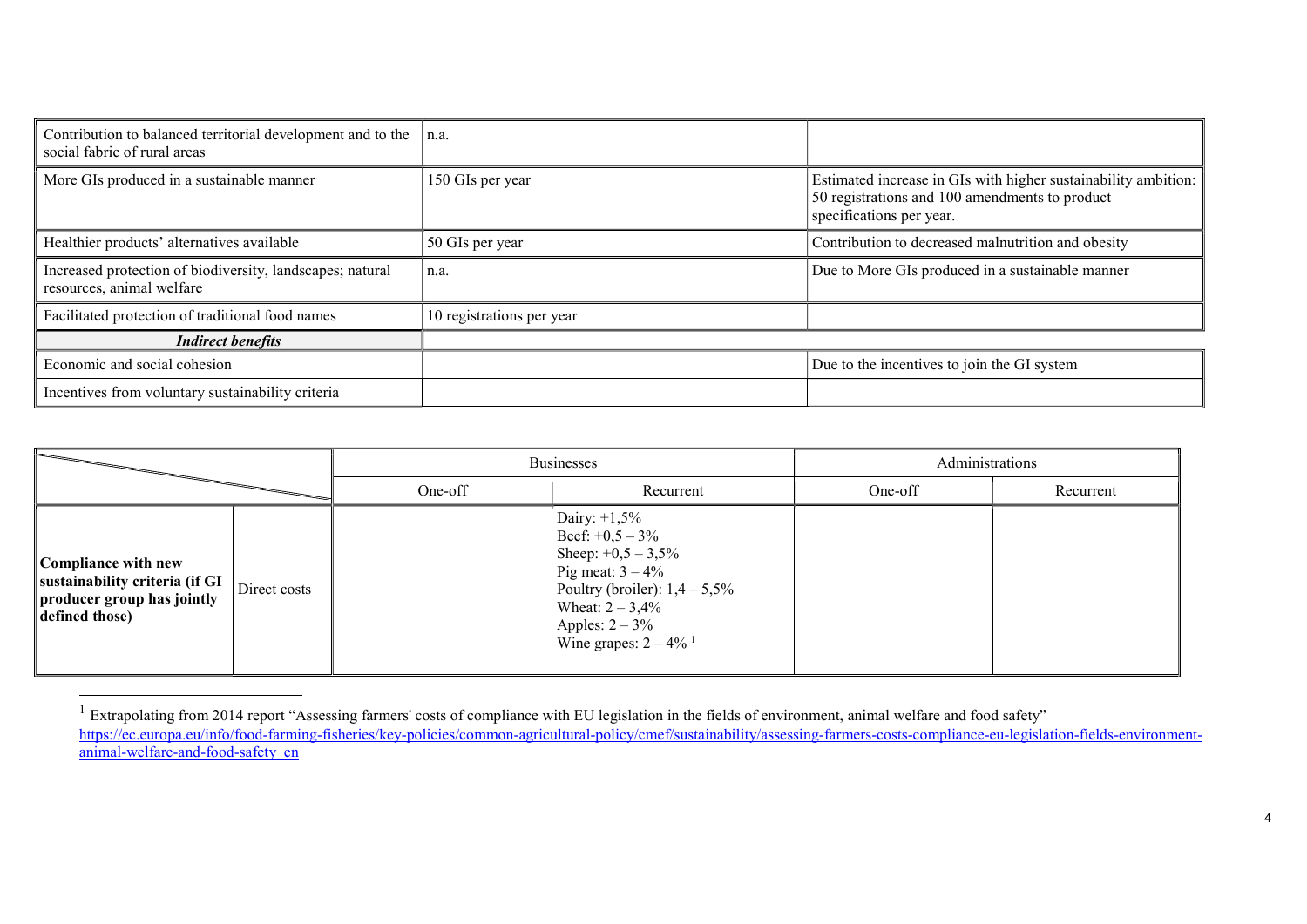|                                                                                                                                           | Indirect costs                 |                     |                                                                                                                                                                                                                                |  |
|-------------------------------------------------------------------------------------------------------------------------------------------|--------------------------------|---------------------|--------------------------------------------------------------------------------------------------------------------------------------------------------------------------------------------------------------------------------|--|
| Active involvement in the<br>GI producer group during<br><b>GI</b> lifetime                                                               | Direct costs<br>Indirect costs |                     | Management of GI certificate:<br>4 hours per 6 months $-1$ working<br>day per year.<br>Training and learning guidelines per<br>year:<br>2 days per year<br>Market intelligence and collective<br>marketing:<br>2 days per year |  |
|                                                                                                                                           |                                |                     |                                                                                                                                                                                                                                |  |
| Obligatory labelling to be<br>integrated into production<br>line - additional costs likely<br>(transitional period could be<br>envisaged) | Direct costs                   |                     | Apposition of label on the packaging<br>(amount depends on the amount of<br>production and type of packaging)                                                                                                                  |  |
|                                                                                                                                           | Indirect costs                 |                     |                                                                                                                                                                                                                                |  |
| Notification of activity of<br><b>TSG</b> production to the<br><b>Competent Authority (one</b><br>off action)                             | Direct costs                   | 4 hours $(1/2$ day) |                                                                                                                                                                                                                                |  |
|                                                                                                                                           | Indirect costs                 |                     |                                                                                                                                                                                                                                |  |
| Voluntary own-initiative<br>investigations during GI<br>lifetime by GI producer<br>group                                                  | Direct costs                   |                     | Enforcement (monitoring markets<br>and internet:<br>2 days per year                                                                                                                                                            |  |
|                                                                                                                                           | Indirect costs                 |                     |                                                                                                                                                                                                                                |  |
| <b>Inclusion of sustainability</b><br>statement in GIview                                                                                 | Direct costs                   | 4 hours $(1/2$ day) | For updating:<br>4 hours $(1/2$ day)                                                                                                                                                                                           |  |
|                                                                                                                                           | Indirect costs                 |                     |                                                                                                                                                                                                                                |  |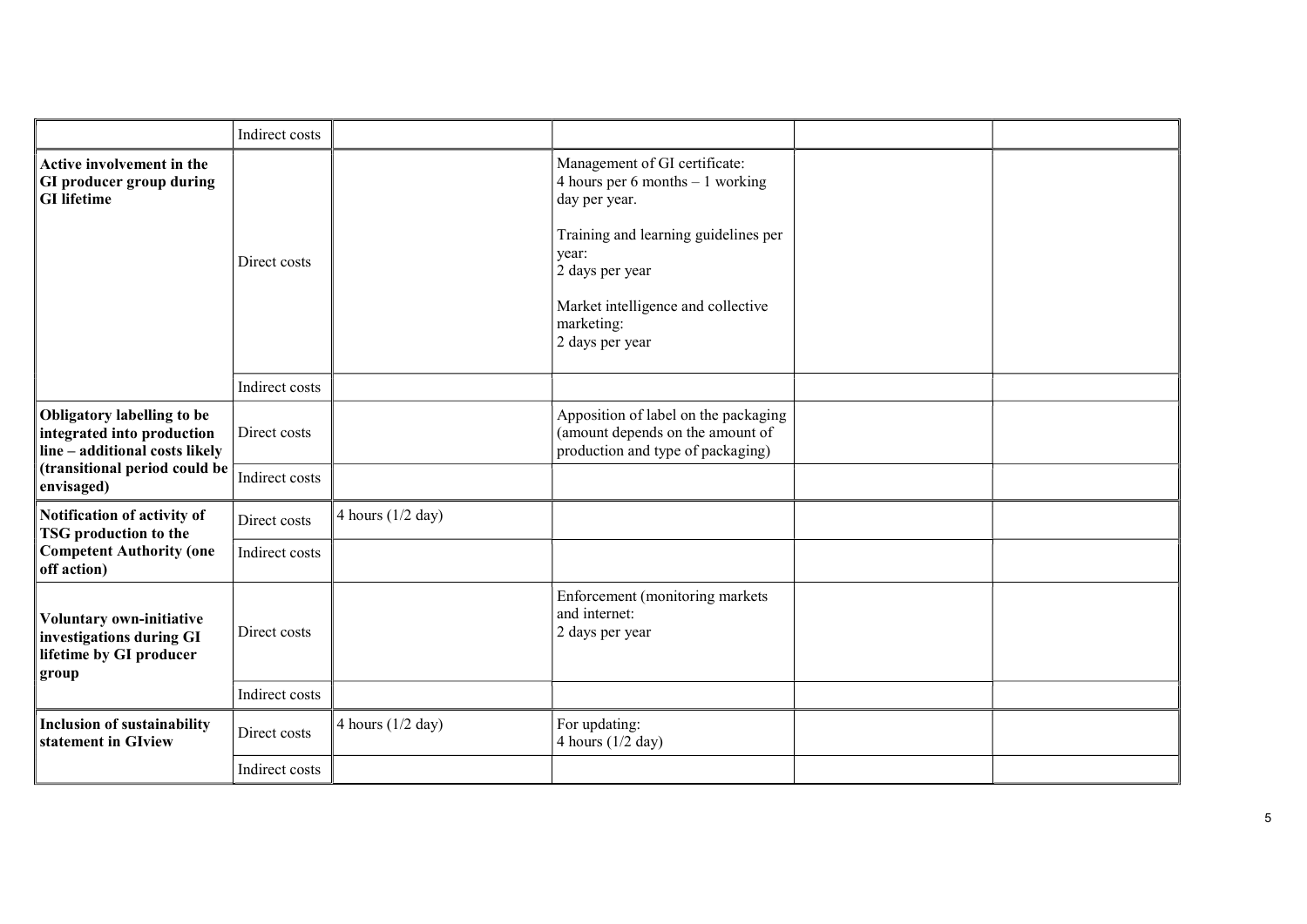| <b>GI</b> producer group to act in<br>managing and marketing<br>their GI assets                                       | Direct costs   | - Training for producers:<br>3 days per year<br>- Guidelines:<br>3 days per year<br>- Enforcement (monitoring markets):<br>3 days per year<br>- Enforcement (monitoring internet):<br>3 days per year<br>- Enforcement uploading GIview /<br>registering in IPEP:<br>3 days per year<br>- Notifications of infractions and<br>requests for action to:<br>- Public bodies:<br>3 days per year<br>- AFA to customs:<br>3 days per year<br>- operators (import, retail) :<br>3 days per year<br>- Internet sites / platforms:<br>3 days per year<br>- Legal 'cease & desist':<br>3 days per year<br>- Legal action in court:<br>EUR 5000 per year |  |
|-----------------------------------------------------------------------------------------------------------------------|----------------|------------------------------------------------------------------------------------------------------------------------------------------------------------------------------------------------------------------------------------------------------------------------------------------------------------------------------------------------------------------------------------------------------------------------------------------------------------------------------------------------------------------------------------------------------------------------------------------------------------------------------------------------|--|
|                                                                                                                       | Indirect costs |                                                                                                                                                                                                                                                                                                                                                                                                                                                                                                                                                                                                                                                |  |
| Take up roles laid down in<br>the legislation as regards<br>monitoring,<br>information, promotion and<br>legal action | Direct costs   | - Monitoring and reporting:<br>3 days per year<br>- Market intelligence:<br>3 days per year<br>- Collective marketing:<br>3 days per year                                                                                                                                                                                                                                                                                                                                                                                                                                                                                                      |  |
|                                                                                                                       | Indirect costs |                                                                                                                                                                                                                                                                                                                                                                                                                                                                                                                                                                                                                                                |  |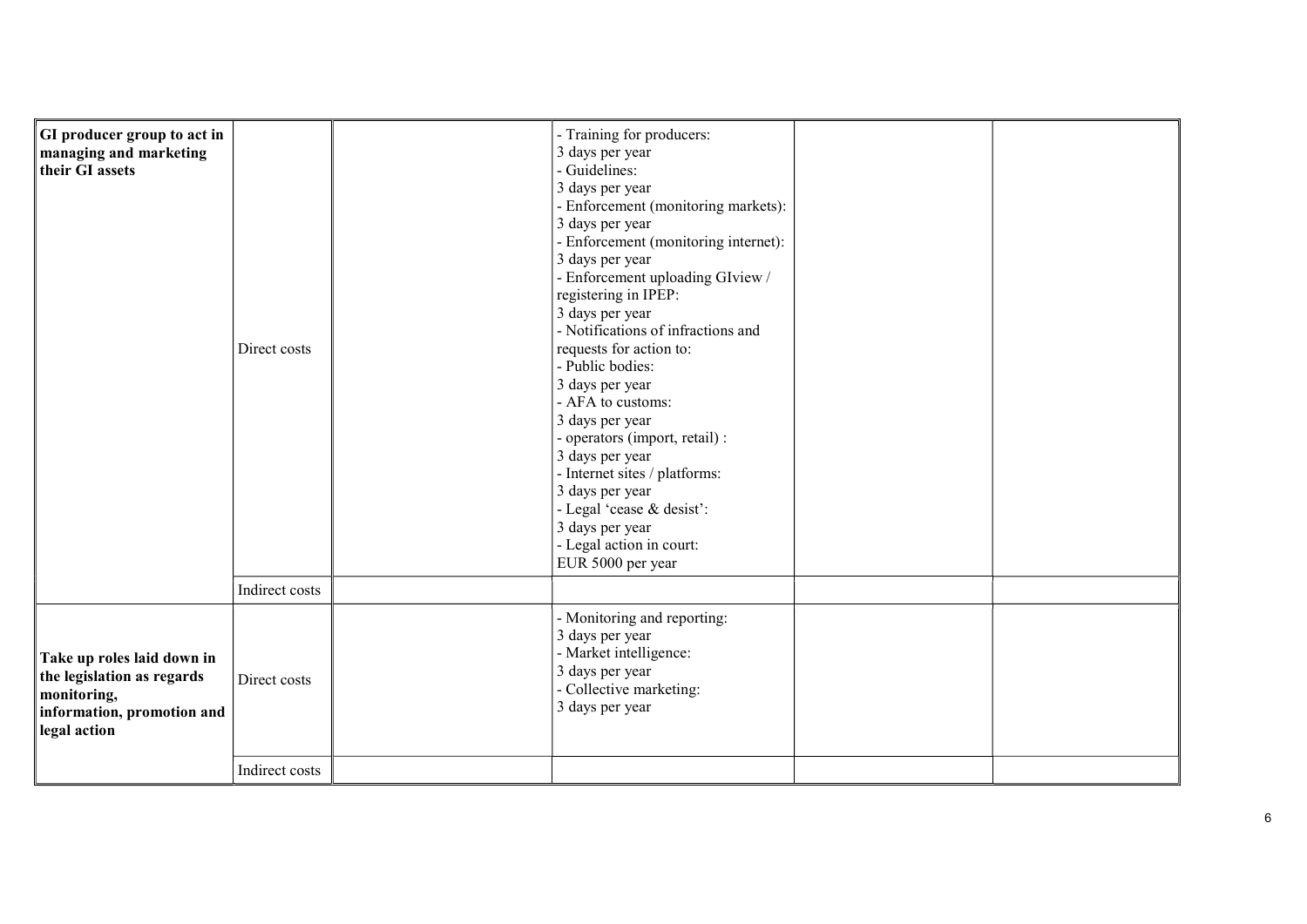| Providing a GI certificate<br>for each new registration<br>(one off action)                                                        | Direct costs   |  | 4 hours $(1/2$ day)                                                                                                                                |  |
|------------------------------------------------------------------------------------------------------------------------------------|----------------|--|----------------------------------------------------------------------------------------------------------------------------------------------------|--|
|                                                                                                                                    | Indirect costs |  |                                                                                                                                                    |  |
| Identification of a sole<br>representative GI producer                                                                             | Direct costs   |  | 1 day                                                                                                                                              |  |
| group for each<br>existing/new GI (one off<br>action)                                                                              | Indirect costs |  |                                                                                                                                                    |  |
| Providing information in                                                                                                           | Direct costs   |  | 1 day                                                                                                                                              |  |
| <b>GIview for each new</b><br>registration and updates<br>during the GI lifetime (can<br>be delegated to the GI<br>producer group) | Indirect costs |  |                                                                                                                                                    |  |
| Alignment of Member<br>States' practices in relation<br>to ccTLDs                                                                  | Direct costs   |  | Administrative cost of<br>aligning national rules <sup>2</sup>                                                                                     |  |
|                                                                                                                                    | Indirect costs |  |                                                                                                                                                    |  |
| Alignment of procedural<br>rules for the different<br>sectors                                                                      | Direct costs   |  | Administrative cost of<br>aligning national procedures,<br>offset by 30% efficiency<br>gains due to outsourcing of<br>GI registration to an agency |  |
|                                                                                                                                    | Indirect costs |  |                                                                                                                                                    |  |
| Adaptation of control<br>procedures for GIs<br>following alignment across<br>  all<br>  sectors                                    | Direct costs   |  | Administrative cost of<br>modernising and simplifying<br>procedures                                                                                |  |
|                                                                                                                                    | Indirect costs |  |                                                                                                                                                    |  |
| <b>Adaptation of control</b>                                                                                                       | Direct costs   |  | Administrative cost of                                                                                                                             |  |

 2 Quantification not possible due to variation of procedures across Member States and different validation chains in Member States' administration.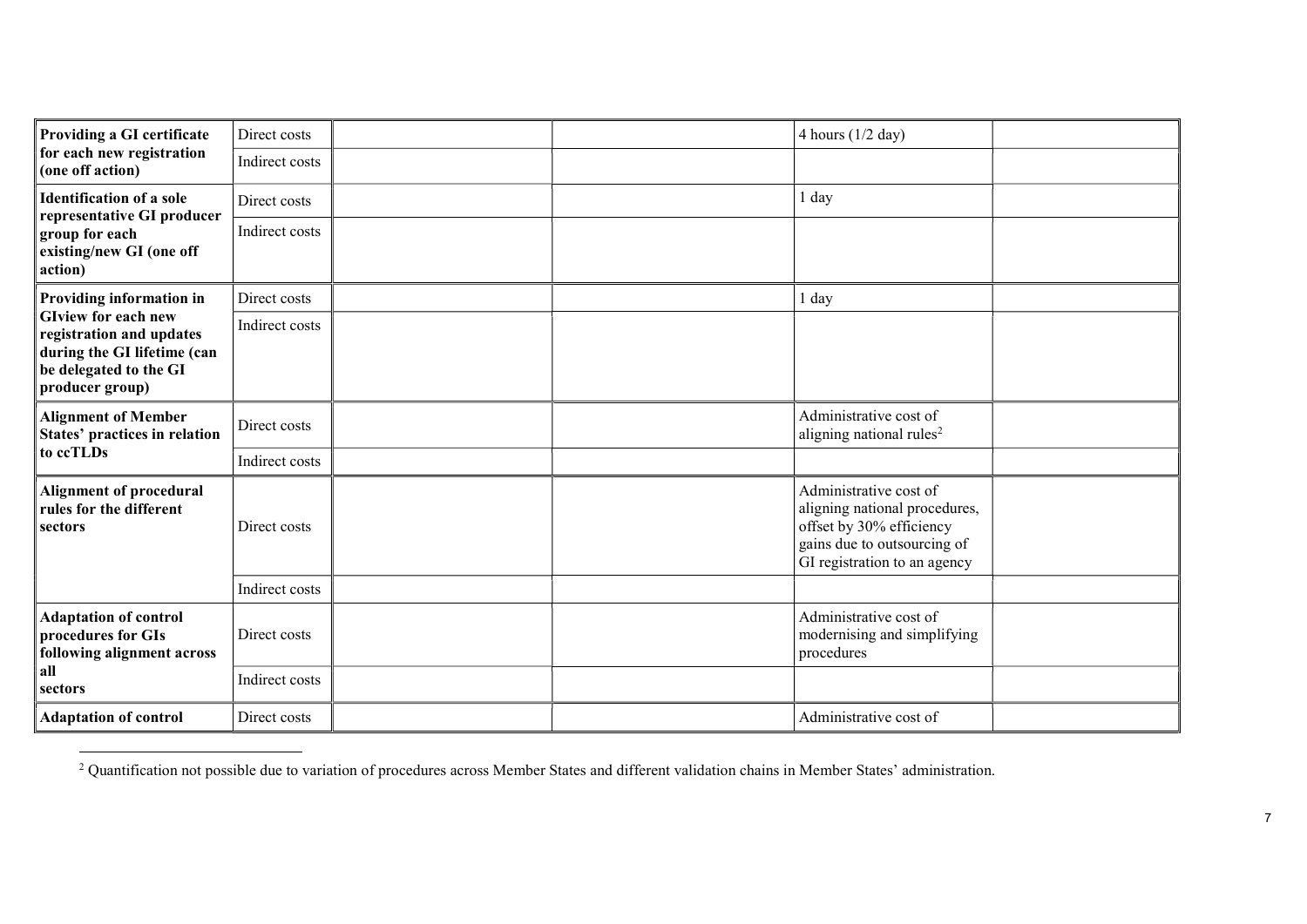| procedures for TSGs                                                                                    |                | modernising and simplifying<br>procedures                      |  |
|--------------------------------------------------------------------------------------------------------|----------------|----------------------------------------------------------------|--|
|                                                                                                        | Indirect costs |                                                                |  |
| Increased co-operation<br>efforts with authorities                                                     | Direct costs   | 2 FTEs                                                         |  |
| within the Member State<br>and across the Member<br><i><b>States</b></i>                               | Indirect costs |                                                                |  |
| Control of labelling<br>requirements, notably use of<br>the EU logo also in wine<br>and spirits sector | Direct costs   | 2 FTEs per inspection                                          |  |
|                                                                                                        | Indirect costs |                                                                |  |
| <b>EU</b> scrutiny of GI<br>applications for EUIPO                                                     | Direct costs   | 10 FTEs<br>Product man-power unit cost:<br>lower than baseline |  |
|                                                                                                        | Indirect costs |                                                                |  |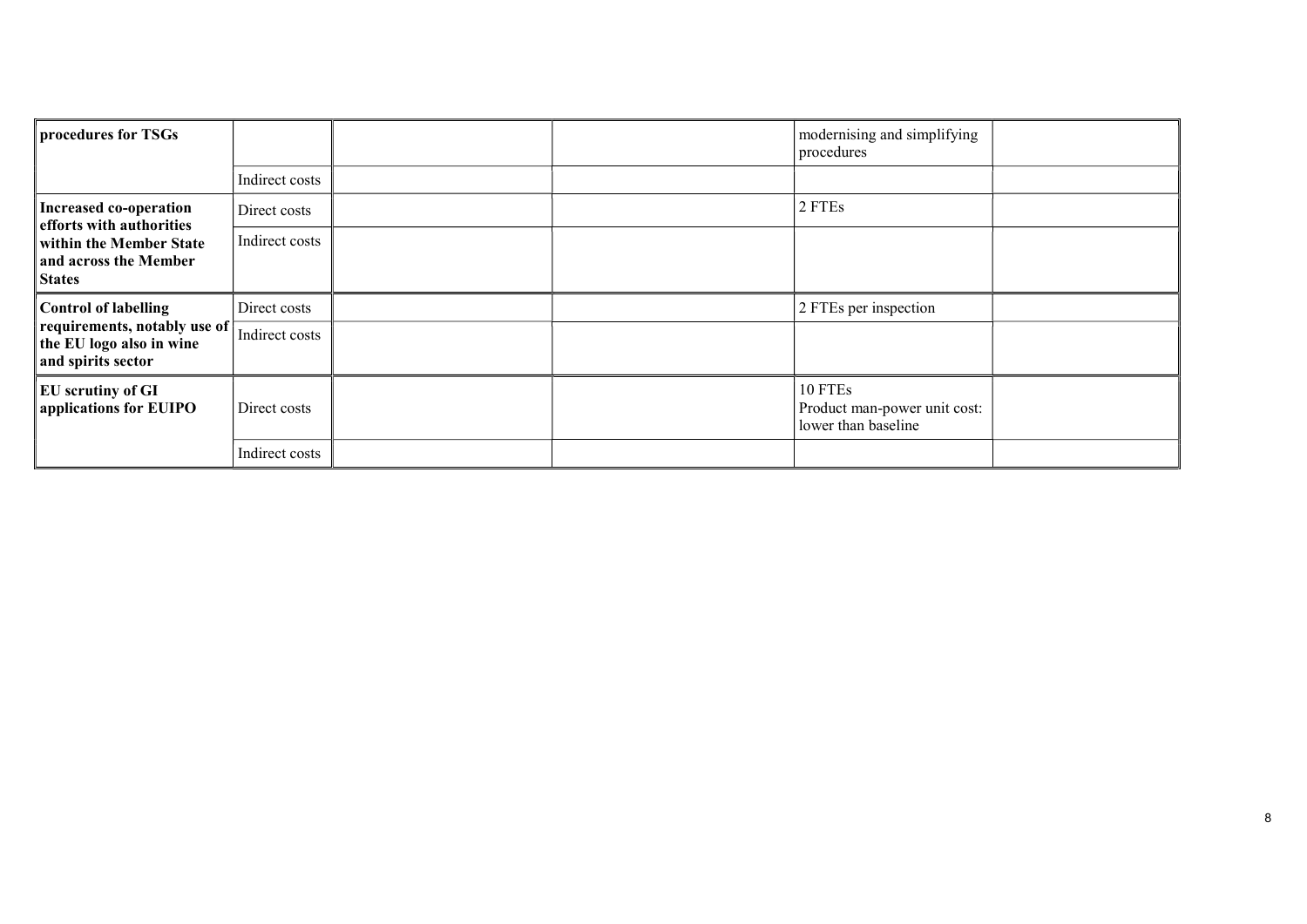

Brussels, RSB/

# Opinion

Title: Impact assessment - Revision of the EU geographical indications (GI) systems in agricultural products and foodstuffs, wines and spirit drinks

## Overall opinion: NEGATIVE

## (A) Policy context

EU legislation protects the names of specific agri-food products through two main schemes: geographical indications and traditional specialities guaranteed. The objective is to promote such products' unique characteristics linked to their geographical origin or to their traditional production methods.

Geographical indications (GI) are protected under intellectual property rights. They include Protected Designations of Origin for food and wine (PDO), Protected Geographical Indications for food and wine (PGIs) and Geographical Indications for spirit drinks and aromatised wine (GI). Traditional specialties guaranteed (TSG) highlight the traditional aspects, such as the way in which the product is made or its composition, without being linked to a specific geographical area or protecting intellectual property rights.

This revision aims to streamline GI and TSG procedures for producer groups and authorities. It aims to protect GIs and TSGs against misuse. It also plans to include sustainability aspects in the product specifications according to the farm to fork strategy and to increase consumer awareness and understanding of the labels.

#### (B) Summary of findings

The Board notes the useful additional information provided in advance of the meeting and commitments to make changes to the report.

However, the Board gives a negative opinion, because the report contains the following significant shortcomings:

- (1) The report does not provide a clear rationale and sufficient evidence to support the need for action in the areas of sustainability, healthy diets, use of logos and supply chain imbalances.
- (2) The report does not bring out clearly enough the available policy choices. It does not explore sufficiently alternative combinations of policy actions that could offer

This opinion concerns a draft impact assessment which may differ from the final version.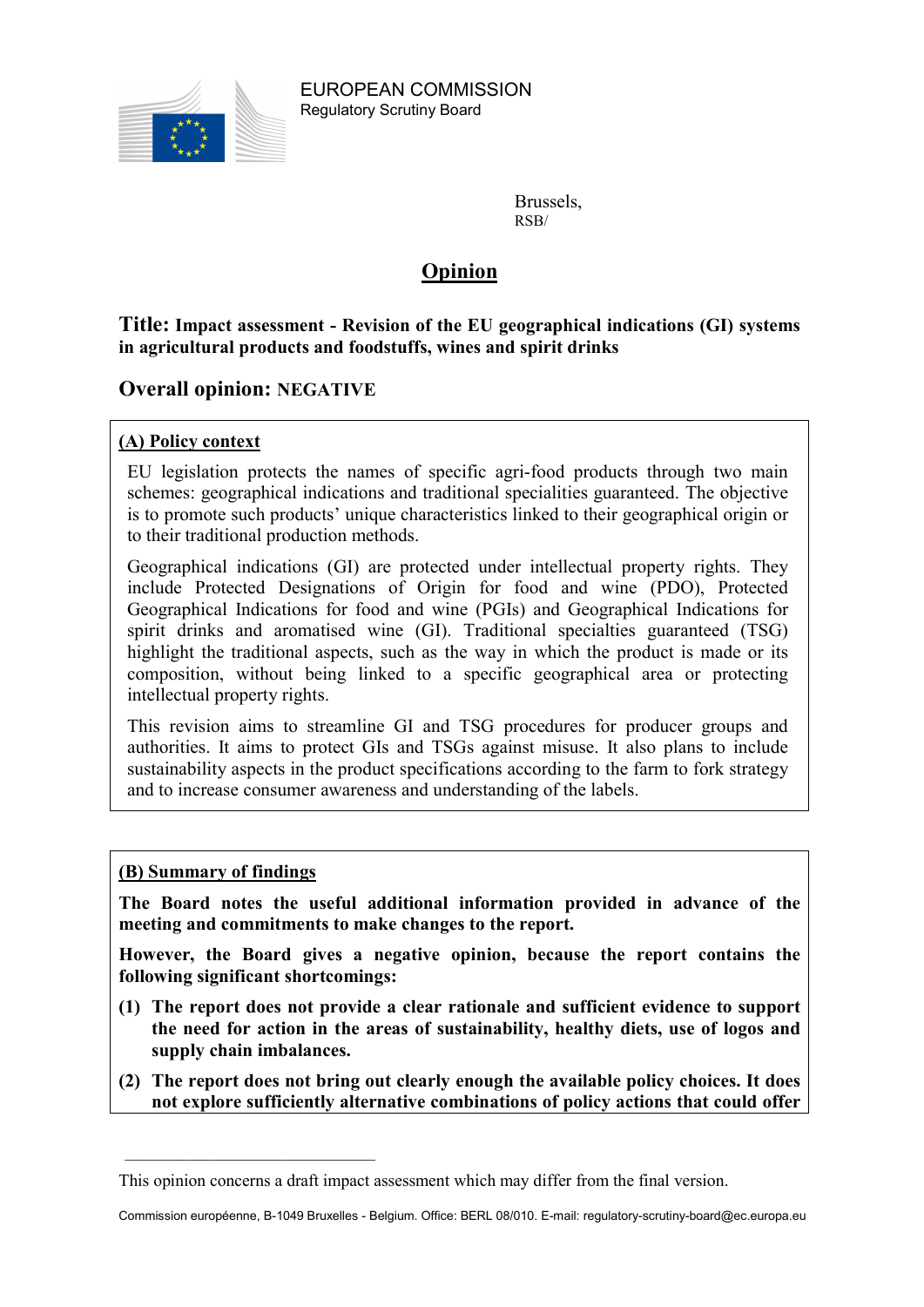a better mix or are politically most relevant.

- (3) The report is not sufficiently clear on the involvement of an agency and the related costs.
- (4) The report does not sufficiently differentiate the views of different stakeholders on key issues.

## (C) What to improve

(1) The report should provide a clear rationale and sufficient evidence to justify the need for action regarding sustainability and healthy diets. It should clarify on the basis of what standards and to what extent sustainability and healthy diets are key problems for the GI schemes that need to be tackled through this particular initiative, while being conscious of the related horizontal policy discussion and planned initiatives. It should discuss if there are any constraints for products under these schemes to include sustainability or health criteria (e.g. in adapting production processes and methods) and if this could conflict with the genuine GI objectives related to the protection of quality and characteristics of a given product, or its mode of production. It should discuss whether a differentiated approach should be pursued for products under these schemes compared to other products in relation to sustainability and healthy diets. On the basis of the above, it should discuss the dimensions and magnitude of the sustainability and healthy diet issues for the affected GI schemes that should be tackled via this initiative, while being clear on the developments taking place under the baseline scenario (e.g. voluntary initiatives).

(2) Given the proliferation of food product (sustainability) logos, the resulting consumer confusion and the overall low awareness of GI logos, the report should provide more convincing and specific evidence that the (mandatory use of the) GI logo is critical for the success of the schemes. Regarding the problem of food supply chain imbalances, the report should demonstrate with evidence that the absence of formalised producer group responsibilities in managing some of the schemes negatively affects their performance and competitiveness.

(3) The design and analysis of options should bring out more clearly the available policy choices. It should identify and analyse all politically relevant combinations of possible policy actions. The preferred option should contain the best performing combination. It is not clear why some of the sub-options cannot be included in other options packages. The report should clarify to what extent legislative sustainability criteria for GI schemes represents a feasible policy action given commitments under the TRIPS agreement.

(4) The report should better present the policy actions involving an agency in the main text. In particular, it should better assess and compare the expected efficiency savings resulting from various agency options. It should explain if involving an agency will imply a shift in resources from the Commission to the agency and what the actual overall savings in terms of full-time equivalents will be.

(5) The efficiency analysis in the comparison of options should be strengthened by a quantitative comparison of costs. This is particularly important given that it is a REFIT initiative. The figures to support the cost-benefit analysis should be included in the main report, while the sources of these figures, the methodology and the evidence to estimate the costs and benefits could be explained in an annex.

(6) The analysis of the public consultation and the targeted stakeholder consultation should be improved. The report should avoid presenting aggregate majority views and